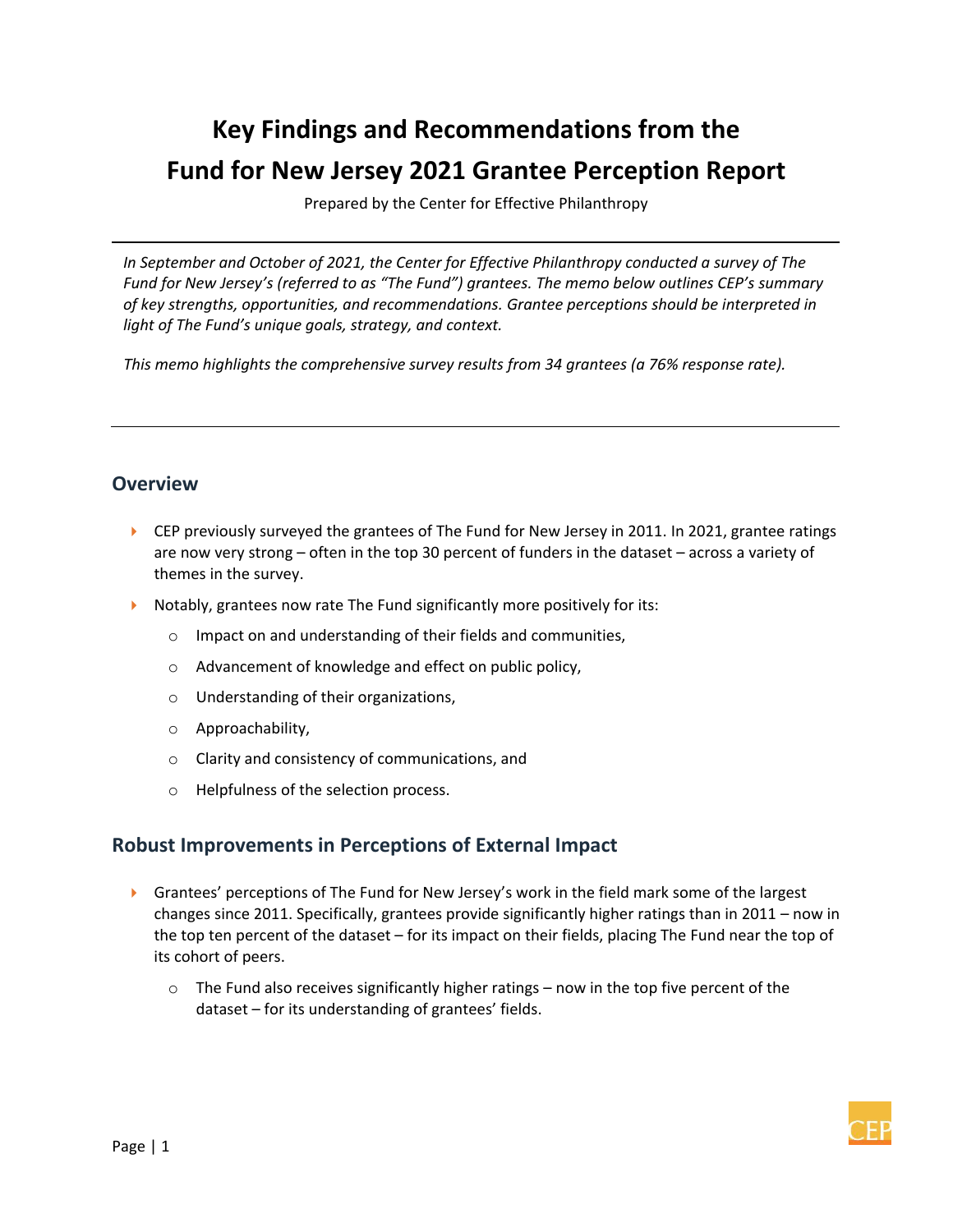- **Furthermore, grantees view The Fund for New Jersey as having a stronger than typical influence** on advancing knowledge in their fields, and their ratings place The Fund among the top three funders of CEP's dataset for its effect on public policy. Perceptions of both measures are significantly more positive than they were in 2011.
- **Fig. 2** These sentiments came through clearly in written responses, with grantees describing The Fund as a "force to be reckoned with," whose "vision...is often at the cutting edge" because of its ability to anticipate needs and mobilize resources in the field to "form advanced strategy" and "directly contribute to the development of sound policy proposals on pressing issues."

**STRONG COMMITMENT TO COMMUNITY, UNDERREPRESENTED BENEFICIARIES, AND DIVERSITY, EQUITY, AND INCLUSION**

- In addition to strong perceptions related to grantees' fields, ratings for The Fund's impact on and understanding of grantees' local communities have significantly increased since 2011 and are now similar to those at the typical funder in CEP's dataset and its custom cohort.
- Nearly 70 percent a typical proportion of Fund grantees report that their funded work is primarily meant to benefit historically disadvantaged groups – especially African American or Black individuals or communities, Hispanic or Latina, Latino, or Latinx individuals or communities, and people who have experienced and/or are experiencing poverty.
	- $\circ$  Importantly, The Fund for New Jersey also receives ratings that are more positive than the typical funder in the overall dataset and in its cohort of peers for its understanding of the contexts in which grantees work. Grantees provide ratings in the top 10 percent of the dataset for The Fund's understanding of their beneficiaries' needs and for the extent to which its funding priorities reflect those needs.
- **More broadly, grantee responses to a series of questions about The Fund's approach to diversity,** equity, and inclusion are also more positive than typical. Specifically, grantees rate The Fund in the top 10 percent of the dataset for their agreement that the staff they have interacted with embody a commitment to DEI and in the top quarter of the dataset for its commitment to and communications about DEI.

*"...We see the Fund as a visionary partner in the fight for justice and equity. [Our work would not be possible without] invest[ment] in our communities...[and] The Fund['s] approach to reach collective effort and facilitate community empowerment is very effective."*

## **Sustained Impact on Grantees' Organizations & Valuable Non-monetary Support**

- **EXECT** Ratings for The Fund's understanding of grantees' organizations have significantly improved since 2011 – and are now in the top 10 percent of the dataset – to mirror ratings for impact on grantees' organizations, which continue to be more positive than typical.
	- $\circ$  Grantees see value in The Fund's focus on their organizations: when asked about the top two roles they believe The Fund for New Jersey should play in the future, the largest proportion (44 percent) of grantees selected, 'Building organizational capacity'.

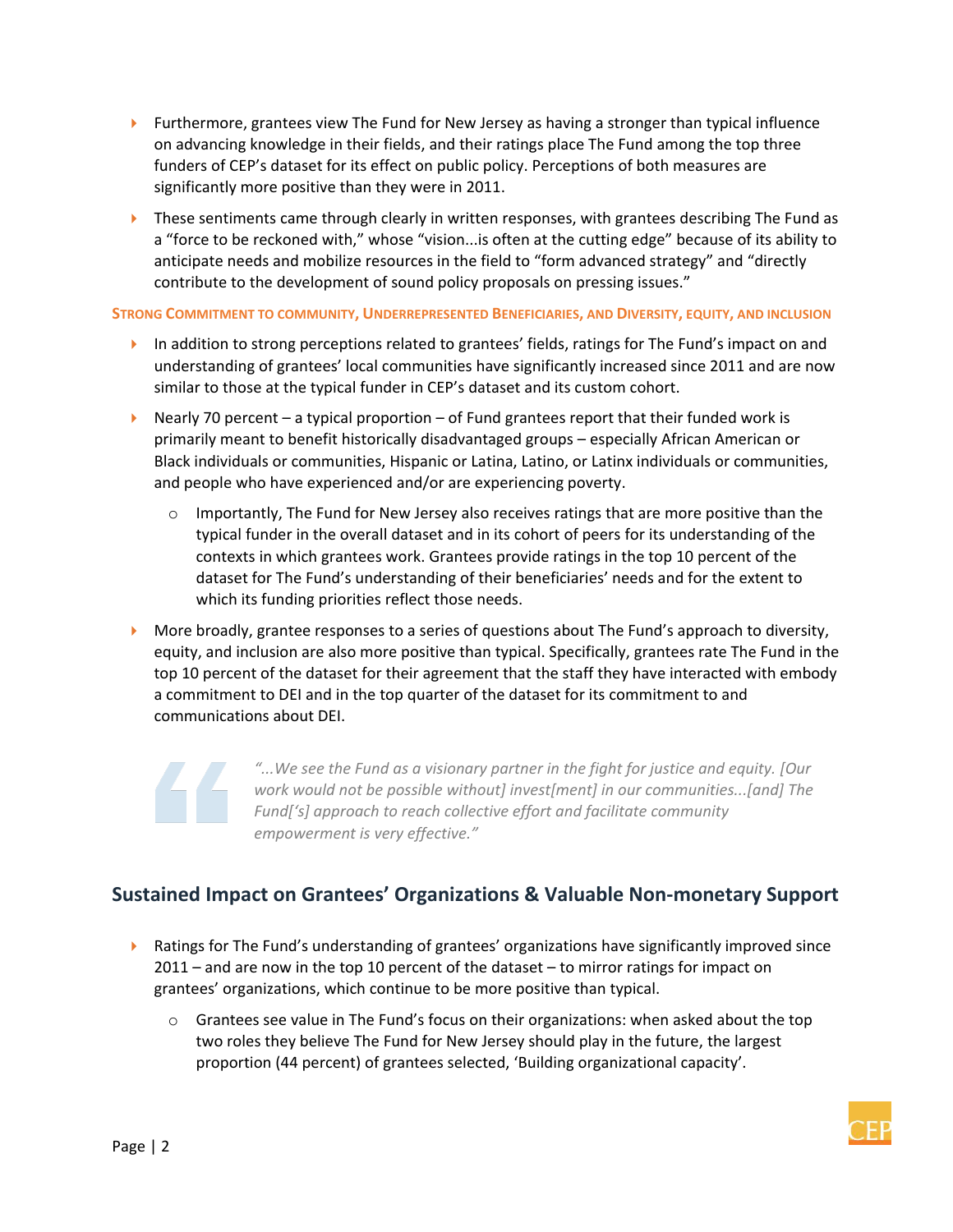- $\triangleright$  CEP's broader research finds that grantmaking characteristics are often related to perceptions of a funder's impact on grantee organizations, with grants that are relatively large, multi-year and/or for general operating support associated with higher ratings of impact.
	- $\circ$  Compared to 2011, The Fund for New Jersey's grants tend to be a bit larger, longer, and more unrestricted. While median grant size is similar to that at the typical funder, The Fund's grants are now longer and much more unrestricted than is typical in CEP's dataset.
- $\blacktriangleright$  CEP's research also shows that intensive patterns of support beyond the grant check are associated with more positive perceptions of impact on grantees' organizations. Nearly half of Fund grantees – a typical proportion – report receiving non-monetary support during the grant period.
	- $\circ$  All of these grantees indicate that this support provided at least a minor benefit to their organization or work, and nearly two-thirds of grantees – a larger than typical proportion – indicate that it provided a major benefit.
	- o Additionally, when asked in a custom question about the impact of the non-monetary support they received on their ability to achieve their goals, over 60 percent indicate that the support was equally or more important than The Fund's financial contributions.
- $\triangleright$  When asked how The Fund could improve, six grantees the largest group encourage the provision of even more non-monetary support, particularly opportunities to collaborate with and learn from other grantees.
	- $\circ$  Over 40 percent the second largest proportion of grantees selected, 'Connecting people and organizations doing similar or complementary work' when asked about the top two roles The Fund should play in the future.



*"...Resources from The Fund have enabled us to get more heavily involved in issue areas where we may not have had [involvement] and partner with organizations with which we have had little to no relationship."*

*"Facilitate gatherings among grantees to exchange experiences, resources and opportunities to work together and support each other."*

## **Excellent Relationships and Solid Communications**

CEP's research finds that strong funder‐grantee relationships – defined by high quality interactions and clear, consistent communications – are a key predictor of grantees' perceptions of a funder's impact.

- $\triangleright$  Grantees provide higher than typical ratings across nearly all key measures related to the quality of their interactions with The Fund when compared to the overall dataset, including for Fund staff's responsiveness, openness, candor about their perspectives on grantees' work, exhibition of trust in grantees' staff, and respect for those impacted by the funded work.
	- $\circ$  Ratings for overall transparency are particularly strong, placing The Fund in the top five percent of the dataset.

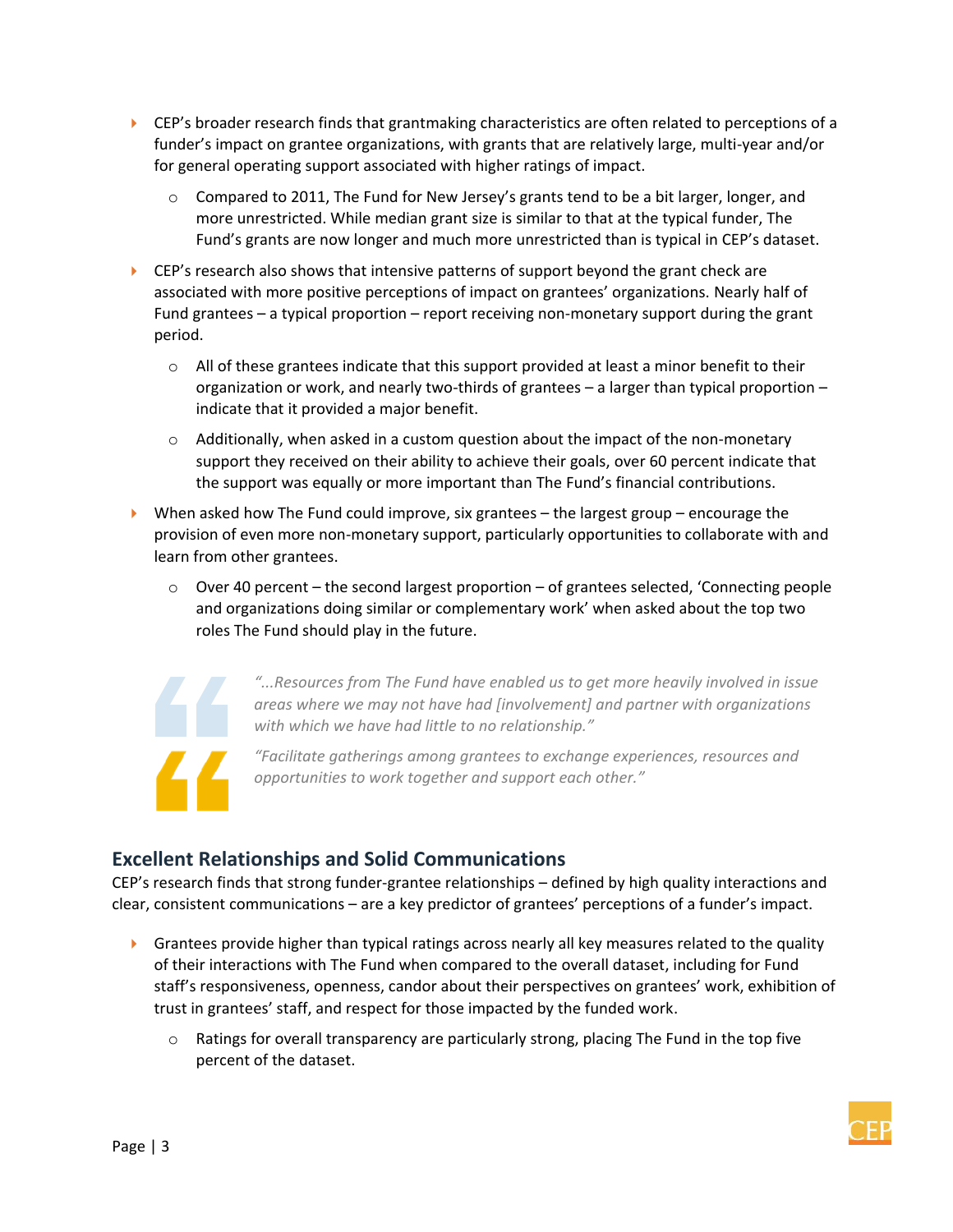- $\circ$  Grantees also rate significantly higher than in 2011 and now similar to grantees at the typical funder – for their comfort approaching The Fund if a problem arises.
- $\blacktriangleright$  Relatedly, about 80 percent of grantees report interacting with Fund staff at least once every few months, and a larger than typical proportion of grantees indicate that Fund staff most frequently initiates contact – 31 percent compared to 17 percent at the typical funder.
- When it comes to communications, grantee perceptions for the clarity of The Fund's communications about its goals and strategies are significantly more positive compared to 2011, now placing The Fund in line with the typical funder in the overall dataset.
	- $\circ$  Ratings for the consistency of The Fund's communications are also significantly higher and now in the top quarter of the dataset – compared to 2011, and grantees also provide higher than typical ratings for their understanding of the way in which their work fits into The Fund's broader efforts.



*"I can't speak highly enough about the interactions with The Fund. They feel more like a strategy partner than a funder. This relationship allows for transparent problem solving and creative solutions [and] has led to the growth of our impact and our organization."*



*"... The Fund takes a thoughtful, accessible approach to all interactions and communications, whether initiated by us or The Fund. .... The materials issued by The Fund (news updates, special issue reports), are always high-quality and informative."*

## **Streamlined and Helpful Processes despite Pressure**

- Given that grantees receive larger grants and report spending fewer hours than is typical  $(22)$ hours) on grant requirements compared to 2011, Fund grantees now receive a typical amount of grant money for every hour they spend on Fund-required processes.
	- $\circ$  In addition to this streamlining, processes are also more timely and rapid: 81 percent of grantees (compared to only 68 percent in 2011) report waiting less than 3 months between proposal submission and clear commitment of funding.
- $\blacktriangleright$  Furthermore, despite a significant decline in the proportion of grantees who report discussing plans for assessment with the Fund, experiences with processes have generally improved:
	- $\circ$  Ratings for the helpfulness of The Fund's selection process have significantly increased since 2011 and are now more positive than typical.
	- $\circ$  When it comes to The Fund's reporting process, perceptions of its straightforwardness, adaptability, and relevance are higher than typical, and ratings for its helpfulness place The Fund in the top 15 percent of the overall dataset and above the typical funder in its peer cohort.
- **F** Grantees report experiencing more pressure than grantees at the typical funder and more than in 2011 – to modify their organization's priorities in order to receive funding, making the Fund the highest-pressure funder in its custom cohort.